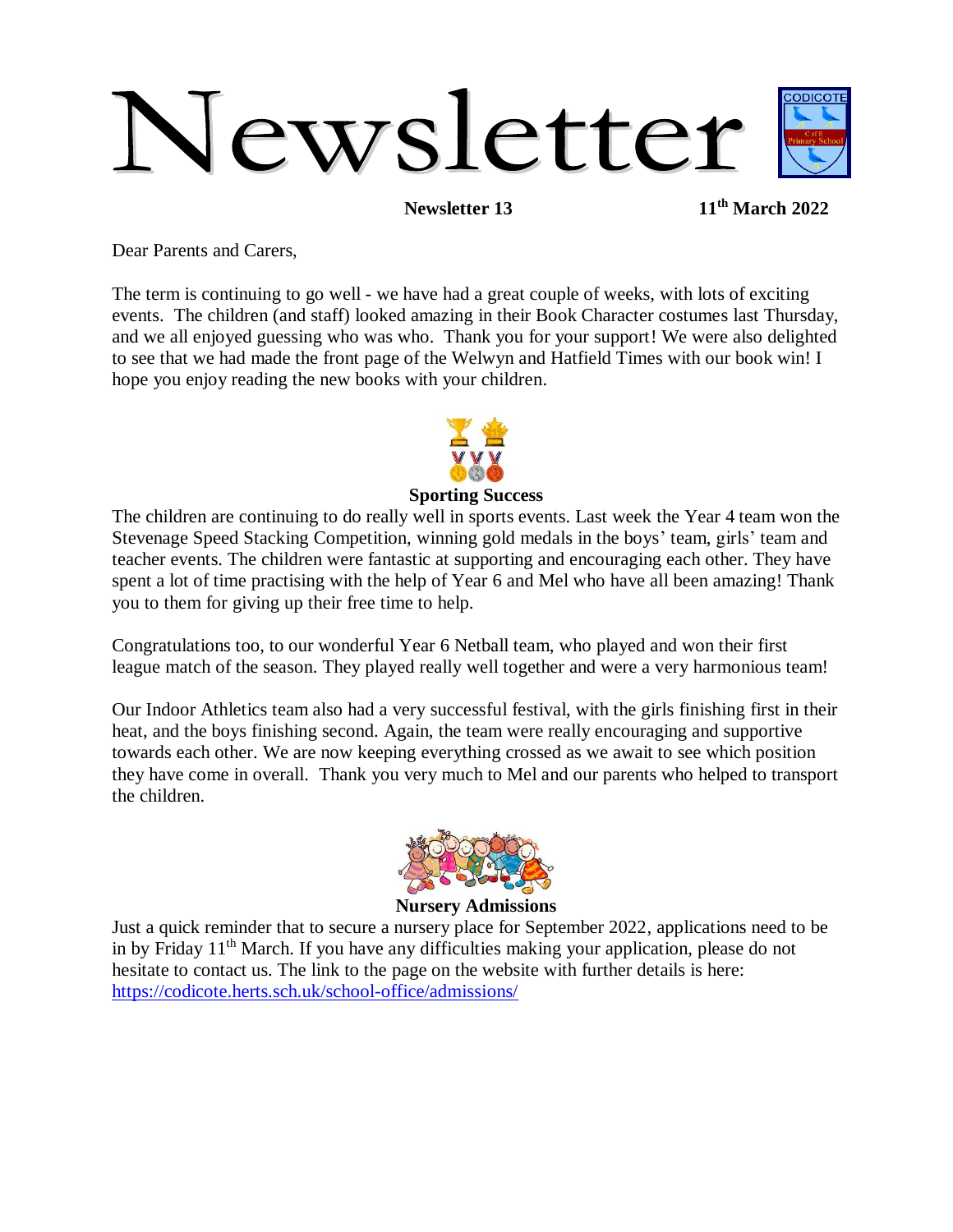

Thank you to everyone who came to the PTFA meeting last week. We have some popular events returning over the next few months and hope to see you at them! Following requests, we are hoping to arrange online booking to make the process of buying tickets easier for everyone, particularly those who find it hard to get to the School Office. Details to follow. All proceeds will be going towards replacing the trim trail on the field.



## **Mothering Sunday Gift Shopping**

Children can purchase a gift for their parent on Friday  $25<sup>th</sup>$  March, at a cost of £3.00. Families will be able to shop together. We want every child who wants to get a gift to be able to, so if cost is an issue, please let Mrs Pollard know.



#### **Children's Disco**

A children's disco has been arranged for Thursday  $31<sup>st</sup>$  March, from  $5.30 - 7.00$  p.m. Tickets are available in advance at a cost of £3.00. Refreshments will be available to purchase on the night.



## **Coin Collection**

We will be collecting coppers and any loose change in each classroom from 19<sup>th</sup> April, so if you have any cluttering up the house, car, sofa or your pockets, we would love to have them! The class who raises the most money (total divided by the number of children in the class) will be the winners!



## **Grand Raffle**

Tickets will be coming home soon – great prizes available!



## **Other forthcoming PTFA events:**

**13th May:** Children's film Night **25th June:** *Summer Do!* Family Barbecue with live music and entertainment **29th June:** Big Breakfast and Sponsored Walk



## **Travel Plan**

We have been very impressed with the significant increase in the number of families walking, scooting and cycling to school over the past few years. To help to keep the children safe, Year 3 have enjoyed a workshop on pedestrian skills, with Year 4 to follow after the Easter holidays and Year 2 took part in a scooterbility session. Hopefully, they will have opportunities to practise the things they have been taught when they are out and about with you. Please let me know of any particularly good pedestrian/safe scooter skills and I will be delighted to give out Headteacher awards.